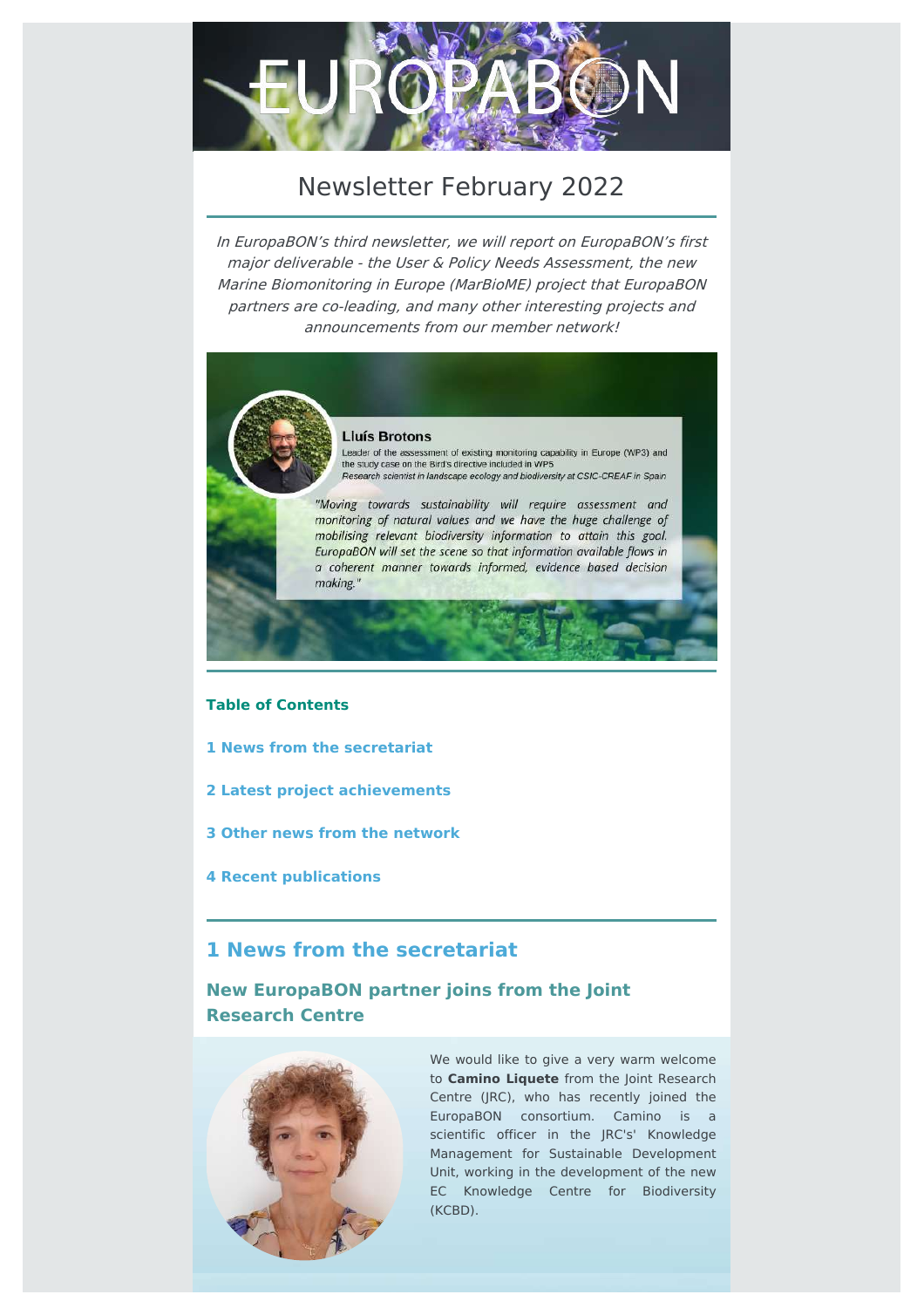She has a twofold career as environmental researcher and as EU policy-maker. Her main fields of expertise in research were EU wide analyses of ecosystem services and green infrastructure, and the connection between hydrological and oceanographic processes.

We are very happy to have her on-board!

#### **Recent developments in EuropaBON's members network: we have reached the 400-line!**



Our current [network](https://europabon.org/members/home) includes more than **400 members** across Europe and elsewhere and more than **500 followers** on [Twitter](https://twitter.com/EuropaBon_H2020)! Engagement of network members in designing the Europa Biodiversity Observation Network is at the core of EuropaBON and we encourage new members to join our network and become part of the wider EU biodiversity community by registering [here.](https://europabon.org/register/)

By joining our expanding network you are helping us to demonstrate the size and breadth of the biodiversity community, while advertising your area of expertise.

Input from our members and other stakeholders is requested and welcomed during all stages of the process of designing the European biodiversity monitoring system. This continuous process started with assessing user and policy needs for biodiversity monitoring.

The next steps will be to assess current monitoring efforts to identify gaps and bottlenecks and co-design a new monitoring system that integrates existing data streams with models to produce relevant biodiversity indicators tailored to policy and management.

#### **Why become <sup>a</sup> EuropaBON member?**

During registration, members can choose to be **regularly informed** about important news, including latest project results and products, upcoming project activities and important events by receiving our quarterly EuropaBON newsletter. In addition, the newsletter also serves to report on the latest activities, events and achievements of the EuropaBON members network to foster new connections among the different institutions, projects and initiatives and to re-initiate existing links.

Members that want to become **more deeply involved and actively engage** in the various project tasks and activities, have the option to accept invitations to review documents, participate in surveys and targeted interviews, and participate in workshops soliciting feedback and capturing responses with various digital tools. For example, EuropaBON's User & Policy Needs Assessment Report underwent an extensive public review process and benefited from over 300 comments from members in 31 countries and ten European Commission services.

EuropaBON stands for Europa Biodiversity Observation Network and as such, we wish to promote networking among our members as much as possible. The contact database therefore exists in two versions: an internal database available to EuropaBON's core members, and a publicly available GDPR compliant version for those who consent to this, available via the project members website. Here,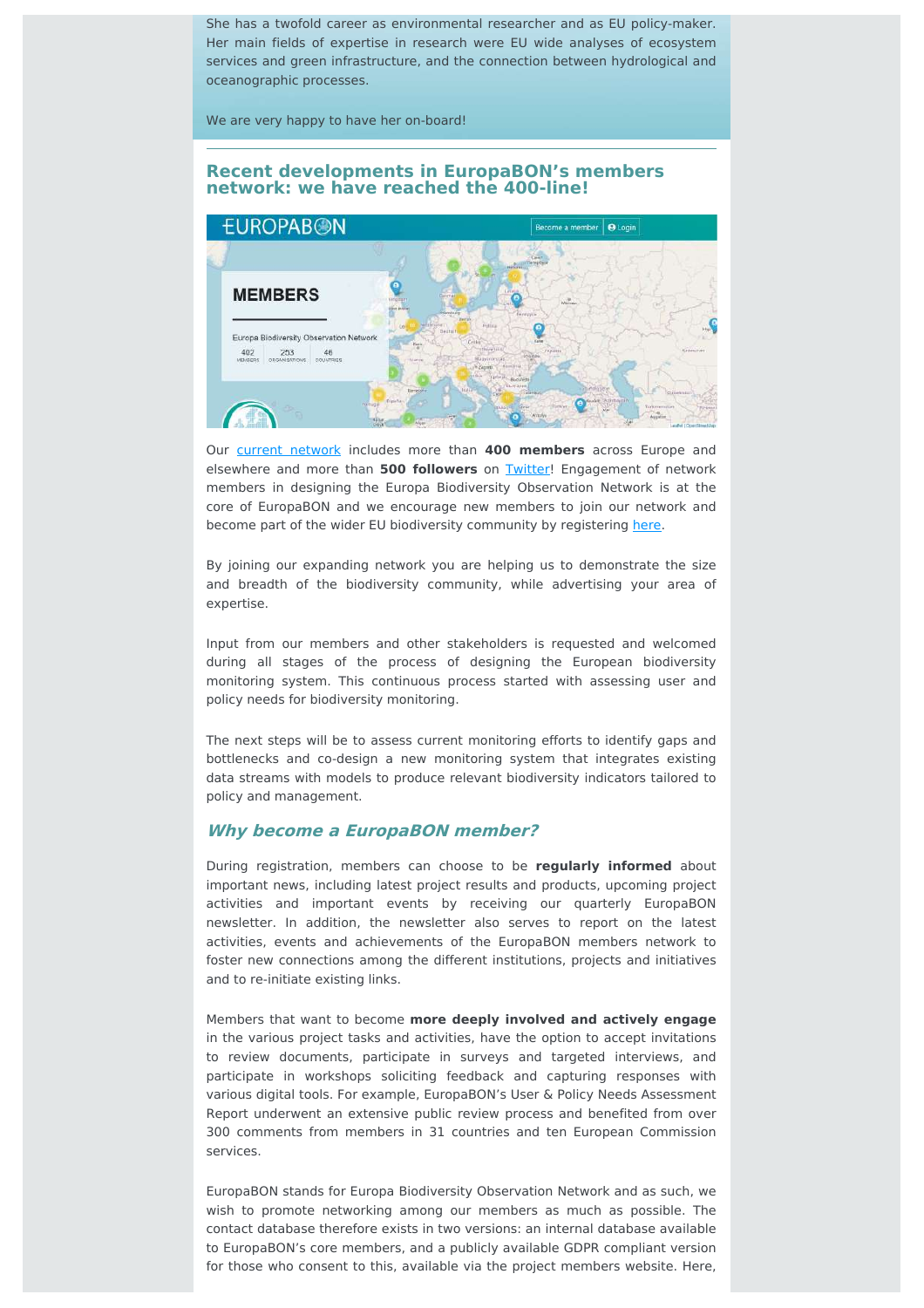members can search, as well as contact other members and communicate with them via our **new chat function**!

#### **Network analysis**



Martin Grandjean, CC BY-SA 3.0 https://creativecommons.org/licenses/by-sa/3.0, via Wikimedia Commons

Engagement of network members in designing the Europa Biodiversity Observation Network is at the core of EuropaBON. To get a better understanding of the various stakeholders, their needs and their connections and how these change over the course of the project, we would like to use some of the information provided in the member profiles on the [EuropaBON](https://europabon.org/members/home) members page to map the stakeholder networks and relationships over time.

In relation to this, we would like to remind you to please complete your member profile (if you have not done so yet) and fill out any open fields. To do this, please go to the EuropaBON members page, log in with your password, click on the "Member Profile" tab on the left-hand side, and fill out any open questions marked with a red star (i.e., required fields). This will help us to shape and codesign an effective, user-oriented EuropaBON.

(Your data on the members profile will not be made public if you don't indicate to do so and our stakeholder network analysis will only provide anonymous synthesised results).

To get a better understanding of the various members, their needs and their connections and how these change over the course of the project, we would like to use some of the information provided in the member profiles on the EuropaBON members page to **map the members networks and relationships over time**.

This will also allow us to evaluate the impact that EuropaBON had on facilitating new connections and strengthening already existing connections among members and their institutions and help us to shape and co-design an effective, user-oriented EuropaBON.

In relation to this, we would like to ask you to **please complete your member profile** and fill out any open fields. To do this, please go to the EuropaBON members page, log in with your password, click on the "Member Profile" tab on the left-hand side, and fill out any open questions marked with a red star (i.e., required fields).

Your data on the members profile will not be made public if you don't indicate to do so and our stakeholder network analysis will only provide anonymous synthesised results.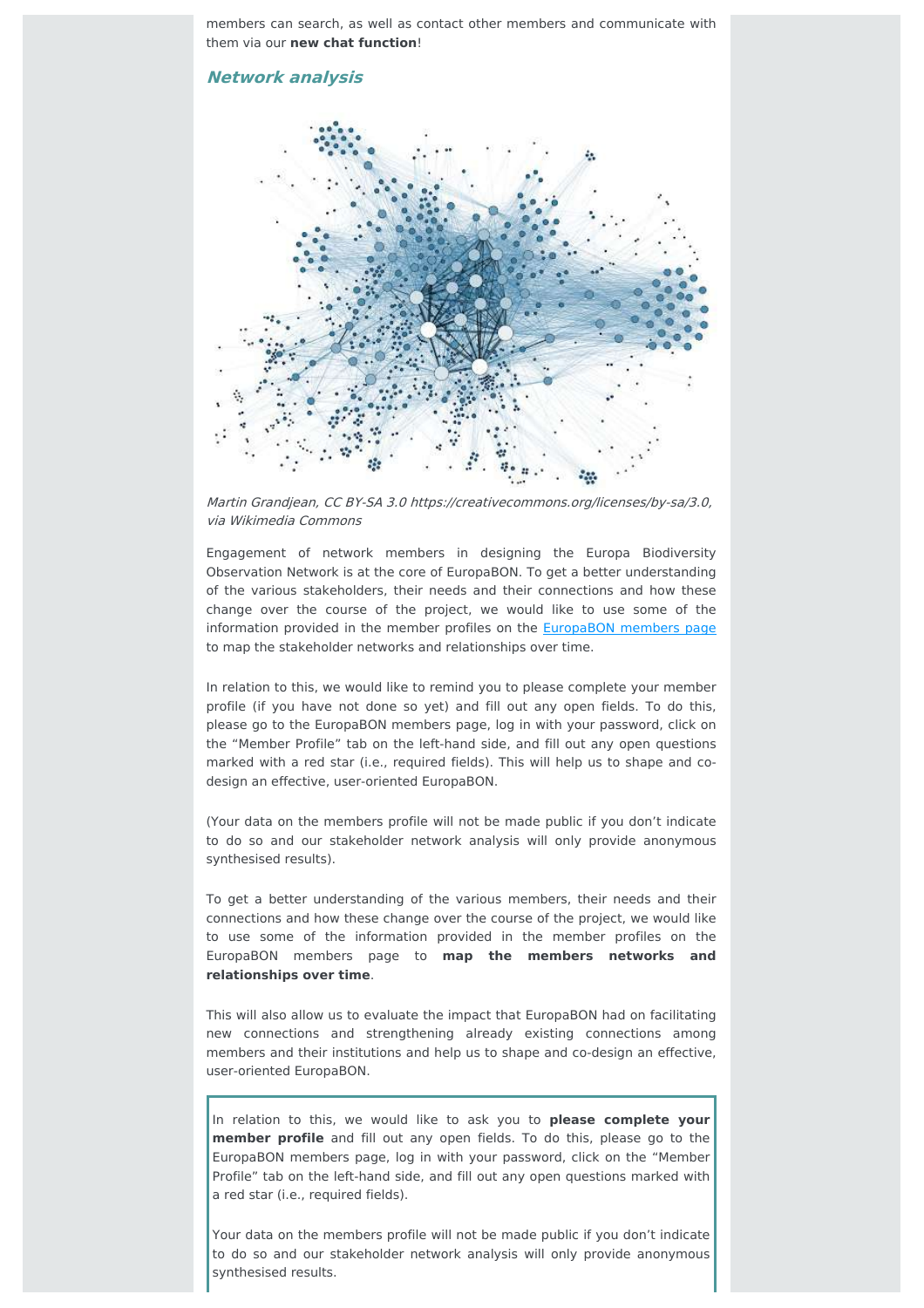#### **RIO open collection for EuropaBON**



We are happy to announce that, after an initial screening process, the RIO (Research Ideas and Outcomes) editorial office has approved our [application](https://riojournal.com/) for opening an **article collection for EuropaBON**. You can access the EuropaBON collection [here.](https://riojournal.com/topical_collection/145/)

As a first publication in our collection we submitted the **EuropaBON Grant Proposal**, which can be accessed via ARPHA Preprints with this *[link](https://preprints.arphahub.com/article/81207/)*. To increase transparency as well as facilitate communication and dissemination of project results, we will link all documents produced by EuropaBON to this collection via our EuropaBON website.

So keep watching this space for new EuropBON articles to come out!

#### **Launch of EC tender on marine biodiversity: Marine Biomonitoring in Europe Project (MarBioME)**



On 17 January, 2022, we kicked-off a new project, called **MarBioME - Marine Biodiversity Monitoring in Europe**. This 6-month study, which is funded by the European Commission and coordinated by the Marine Biodiversity Observation Networks (MBON) secretariat at the AIR [Centre](https://www.aircentre.org/), aims to provide a holistic and global review of European marine biodiversity projects and monitoring programs, and collates information on marine biodiversity research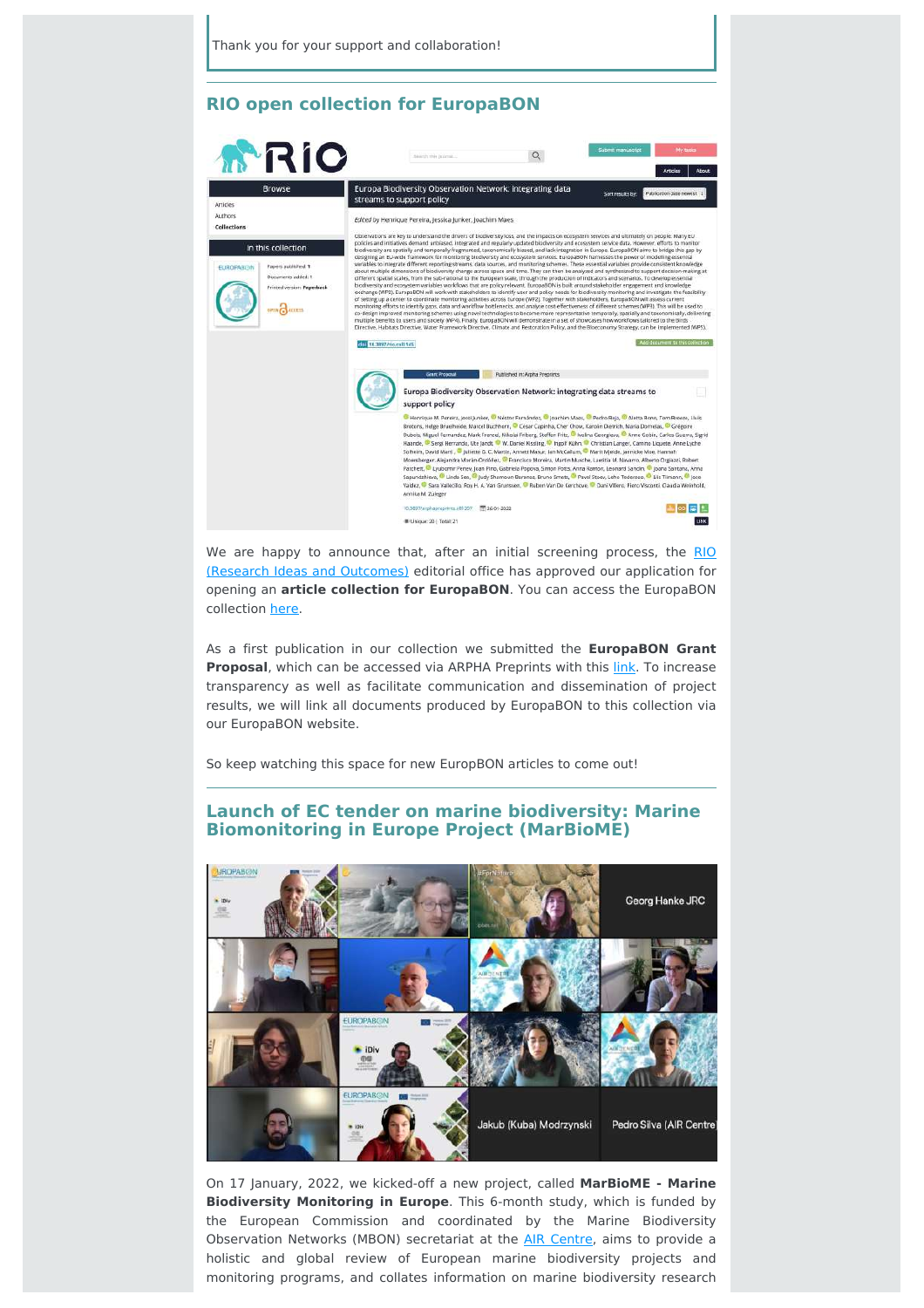gaps.

More than 200 European- and 300 international biodiversity monitoring programs are in place to date. It is therefore essential to ensure that the various monitoring efforts, stakeholders and networks are brought together. The results of MarBioME will form the basis for future European marine monitoring projects, identify possible future research directions, prioritise and guide additional monitoring efforts to fill data gaps, and support policy.

The results produced by MarBioMe will also feed directly into **EuropaBON**, which forms part of the MarBioMe's consortium and is represented by Henrique Pereira at **[MLU/iDiv](https://www.idiv.de/en/index.html)** and Maria Dornelas at *[University](https://www.st-andrews.ac.uk/) of St Andrews*, with the view of achieving a comprehensive and coherent EU-wide biodiversity monitoring system that is well represented across both terrestrial and aquatic (marine, coastal, fresh-water) habitats.

For more information on this project, please contact [joana.soares@aircentre.org](mailto:joana.soares@aircentre.org)

Alice Soccodato, AIR Centre

# **Report back on 1st showcase workshop on operationalization of EBVS/EESVS**



1st Showcase Workshop on operationalisation of Essential Biodiversity and Ecosystem Service variables

www.europabon.org

Between 17 to 19 November 2021, EuropaBON held the first project-organised workshop to demonstrate the operationalization of Essential Biodiversity Variables (EBVs) and Essential Ecosystem Service Variables (EESVs) for policy through so-called showcases, which are examples that show how EuropaBON could contribute to various major environmental policies of the EU.

The workshop took the form of a hybrid event, where more than 30 people participated online and around 30 more gathered physically at the German Centre for Integrative Biodiversity Research (iDiv) in Leipzig, Germany. The three-day event, which was led by the project coordinator Prof. Henrique Pereira and the leader of WP5, Dr. Néstor Fernández, gathered both EuropaBON partners, as well as external members.

For more information read our press release in EurekAlert, which you can access [here!](https://www.eurekalert.org/news-releases/938527)

Néstor Fernández, MLU/ iDiv

#### **Novel Biodiversity Monitoring Methods workshop**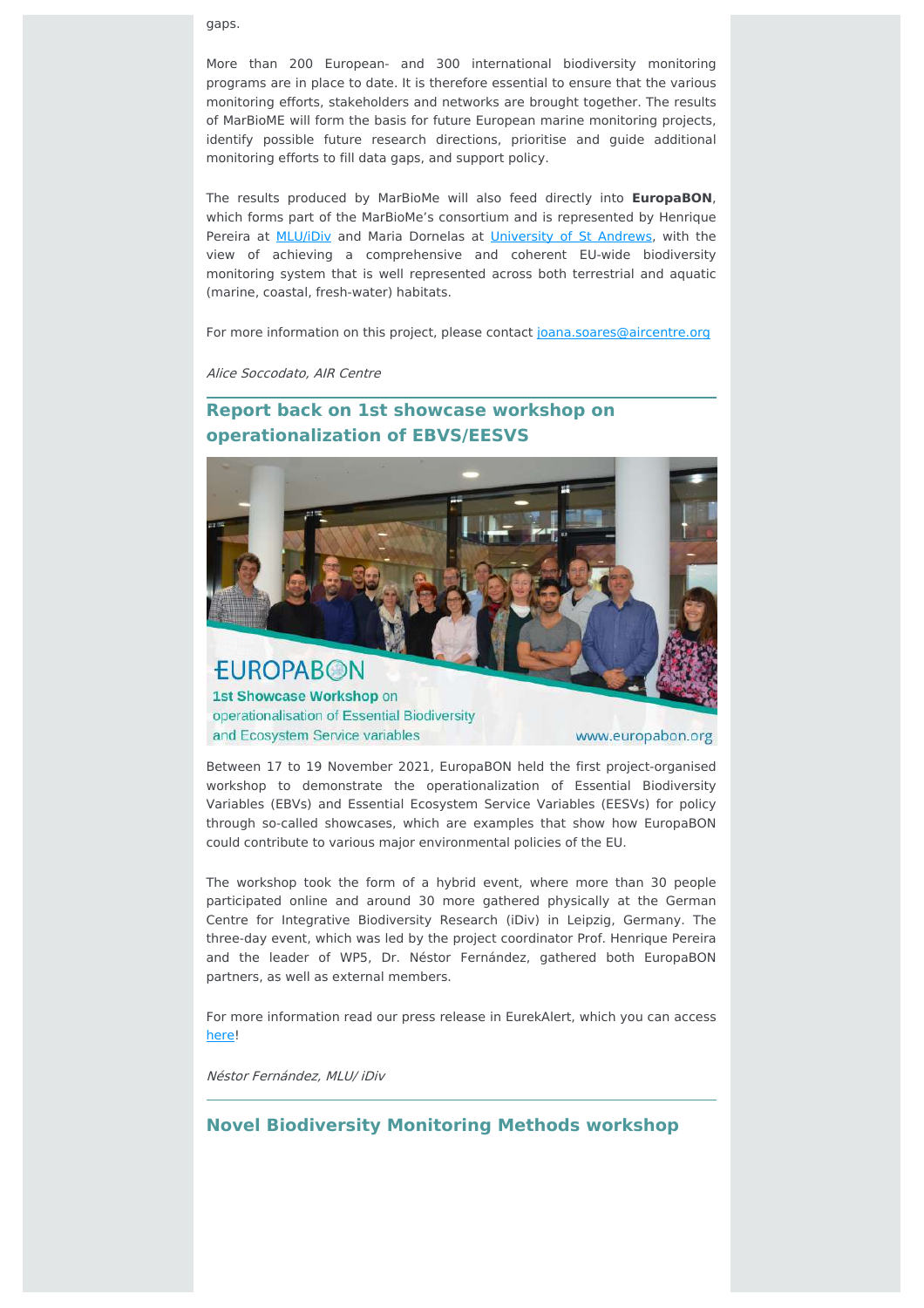# **EUROPABON**

#### **VIRTUAL WORKSHOP**

# **Novel Biodiversity Monitoring Methods**

Implementing novel methods to meet biodiversity monitoring needs



EuropaBON's WP4.2 team led by Maria Dornelas is currently planning a public workshop on novel biodiversity monitoring methods. This workshop is anticipated to take place virtually in mid-May, so stay tuned for updates on the event!

The workshop aims to bring experts on various methods like eDNA, computer vision, remote sensing, etc. and experts leading monitoring programs together to identify and assess novel methods that can be implemented to address current needs in biodiversity monitoring. This event will be a unique opportunity to help bridge the gap between innovation and applied practice and is open to all who want to participate

Cher Chow, University of St Andrews, Scotland

#### **Establishment of KCBD ad hoc group on "biodiversity monitoring"**

#### **Knowledge Centre for Biodiversity**

We enhance the knowledge base, facilitate its sharing and foster cross-sectorial policy dialogue for EU policy making in biodiversity and related fields.

Overview Topics > Tools > Resources News Events About

European Commission > Knowledge for policy > Biodiversity

#### What we do



The Knowledge Centre for Biodiversity supports policymaking by

- . Developing tools that support the implementation of the EU Biodiversity Strategy, including its global dimension,
- · Identifying, filtering and structuring relevant information and making it accessible bringing together researchers, policy-makers, NGOs industry and citizens:
- · Analysing, synthesising available evidence and communicating it in a transparent, tailored and concise manner.

Contact us here

The EC Knowledge Centre for Biodiversity (KCBD) is a new body embedded in the EU Biodiversity Strategy for 2030 to support its implementation and to bridge science and policy developments. The tools and topics developed so far by the [KCBD](https://knowledge4policy.ec.europa.eu/biodiversity_en) try to track progress on the implementation of the Strategy and to structure relevant information making it accessible for policy officers.

Still, there is long way to go since many issues require analyses and attention to mainstream biodiversity in all necessary sectors.

One of the KCBD's tools is the creation of technical ad hoc groups to respond to specific policy tools. With the new "**ad hoc group on biodiversity monitoring**" that will kick-off in March we aim to bring EuropaBON results closer to the EU policy-makers and to other relevant initiatives, fostering an interaction that can help adapting the project to the policy needs and amplify its impact.

This type in interaction is more needed than ever given the complexity and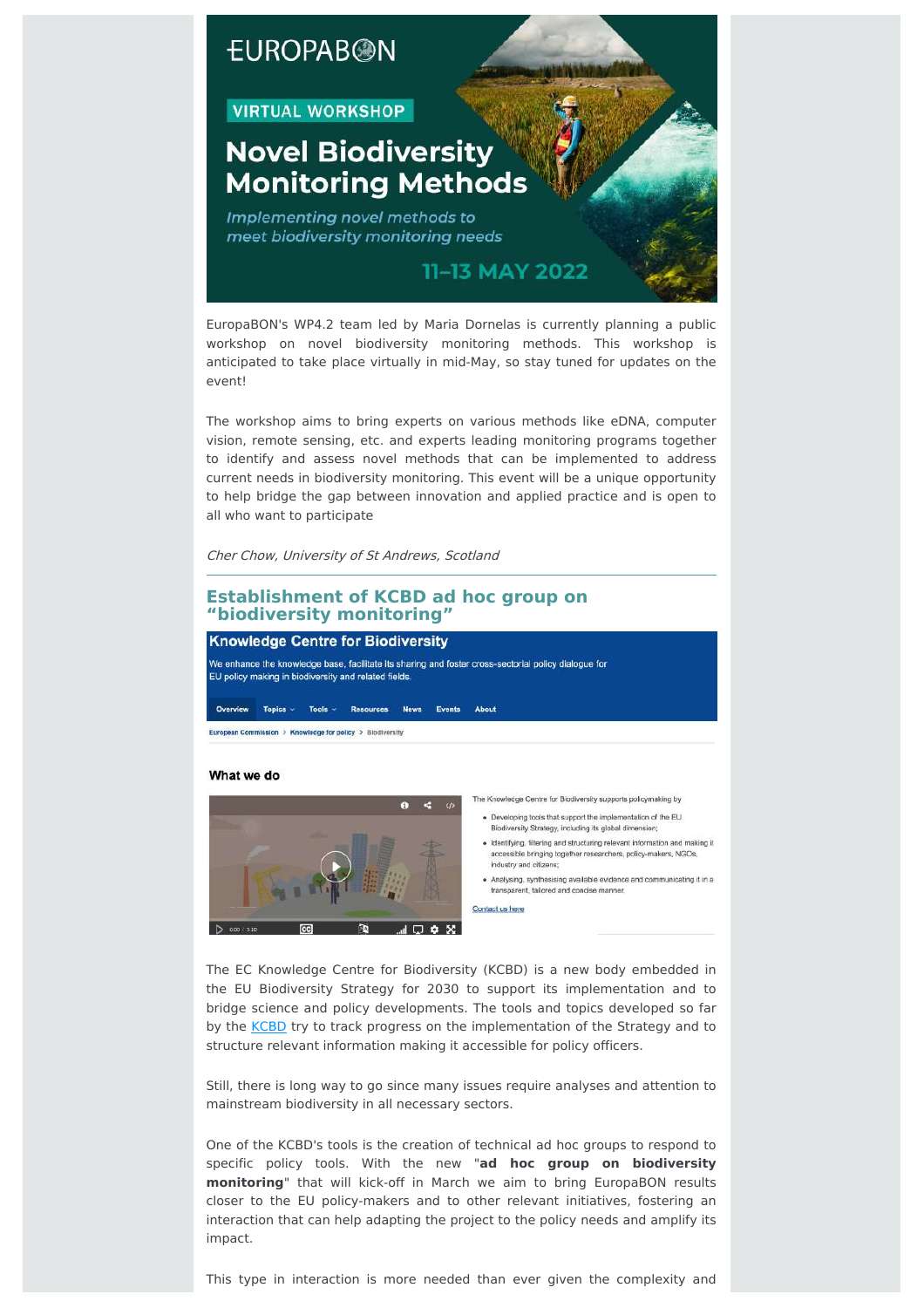dynamism of the EU policy and research agendas.

Camino Liquete, Joint Research Centre (JRC), Knowledge Centre for Biodiversity (KCBD)



EuropaBON has been developing a promotional video of the project, showcasing the concepts of the project as well as the various people involved and tasks to be accomplished. The video is to be used as an engaging business card-like material, which will be available on the EuropaBON website and also played at various conferences and events.

The video has been shot during the EuropaBON showcases workshop in Leipzig, Germany, where the majority of the partners were gathered. The promotional video is in the process of being edited and we expect it to be finalised and available for the wider public to watch in April 2022.

Gabriela Popova, Pensoft Publishers

#### **EuropaBON session at the iDiv Annual Conference 2022**



At iDiv's annual conference on **25-26 April 2022**, EuropaBON will host a 2-hour session to report on project achievements in the first year of its existence and the work that still lies ahead.

In eight consecutive presentations, we will share the latest results of EuropaBON's assessment of user and policy needs for biodiversity monitoring. Furthermore, we will present on current workflows of monitoring efforts delivering biodiversity information in Europe, the stepwise selection process to co-identify essential biodiversity variables (EBVs) and ecosystem services variables (EESVs) to be monitored by the proposed system to track and assess biodiversity change, and progress made towards demonstrating the operationalization of EBVs and EESVs for policy through showcases in support of the various EU Directives.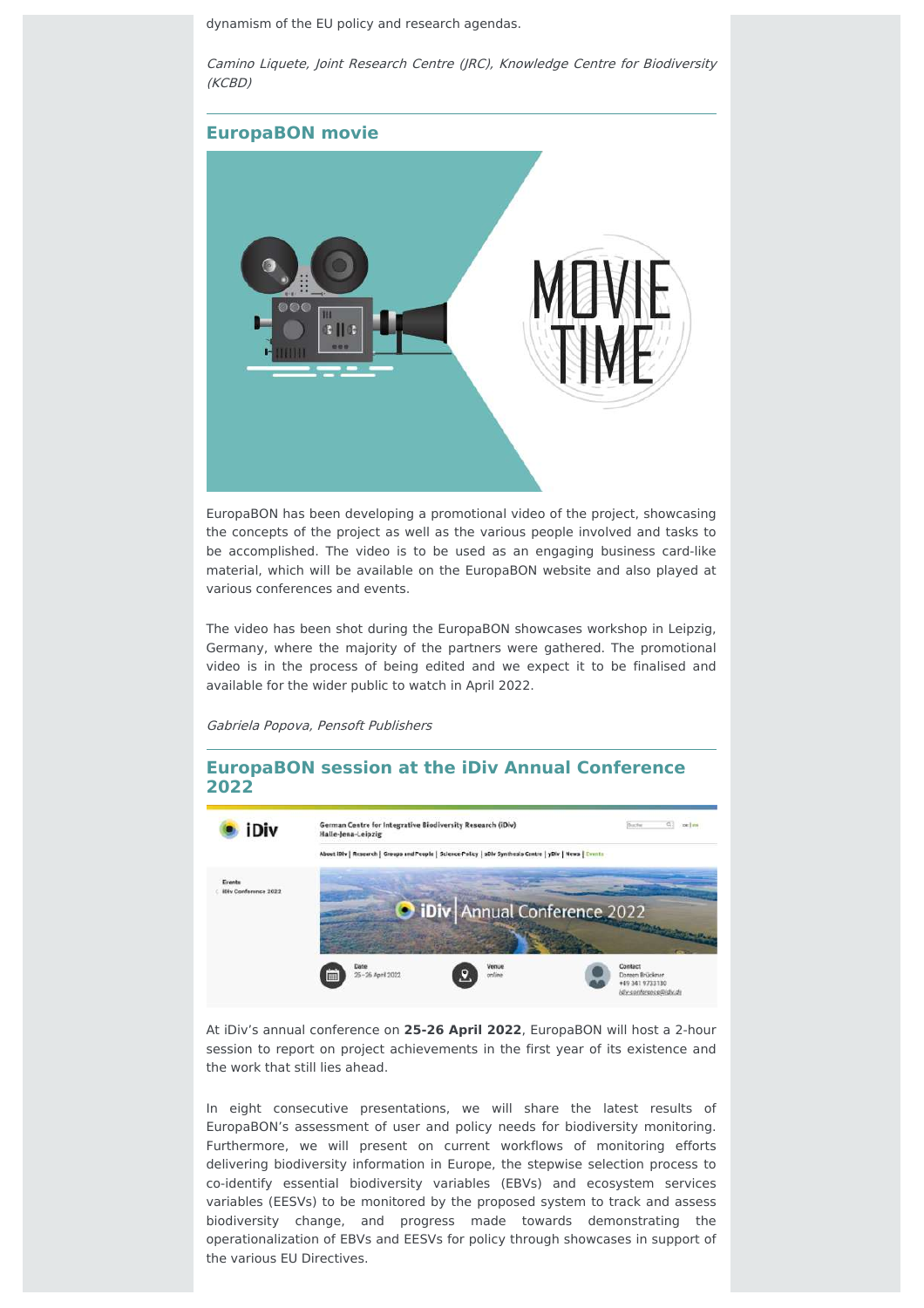The session also includes a hands-on presentation on the **EBV Data [Portal](https://portal.geobon.org/home)** for distributing and visualising EBV/EESV datasets and concludes by presenting the Tropical Andes Observatory (TAO) project, which serves as a case in point for designing a user-driven biodiversity observation network following the GEO BON recipe and framing the process within the framework concept of the Essential Biodiversity Variables.

Watch the *iDiv [conference](https://www.idiv.de/en/idiv-conference-2022.html) page* for updates and further details.

## **Symposium on the future of biodiversity monitoring in Europe at the ECCB 2022**



We are excited to announce that our proposal for presenting a 2-hour symposium at the European Congress of [Conservation](https://www.eccb2022.eu/) Biology ECCB on **22-26 August 2022** in Prague, has been accepted! In this session, titled "The future of biodiversity monitoring in Europe", we present potential avenues to enhance and harmonize biodiversity monitoring across Europe: assessing user and policy needs; mapping current monitoring initiatives; identifying essential monitoring variables; enhancing monitoring to support the Nature Directives, Climate and Soil Policies, and Bioeconomy Strategy; Ultimately, we propose to create a Europa Biodiversity Observation Network (EuropaBON) to deliver an integrated, co-designed monitoring framework.

We close the session with a presentation of the new European biodiversity partnership Biodiversa+ to aid in the implementation of the EuropaBON and a presentation on NaturaConnect - a new initiative that aims to design a resilient and coherent Trans-European Network for Nature and People.

We hope that this congress will be an opportunity for many of us to meet in person and exchange thoughts and ideas. If you have further questions relating to our symposium at the ECCB, please contact Jessi Junker at [jessica.junker@idiv.de.](mailto:jessica.junker@idiv.de)

Hopefully meet you in August!!!

# **EuropaBON session at the World Biodiversity Forum in Davos, Switzerland**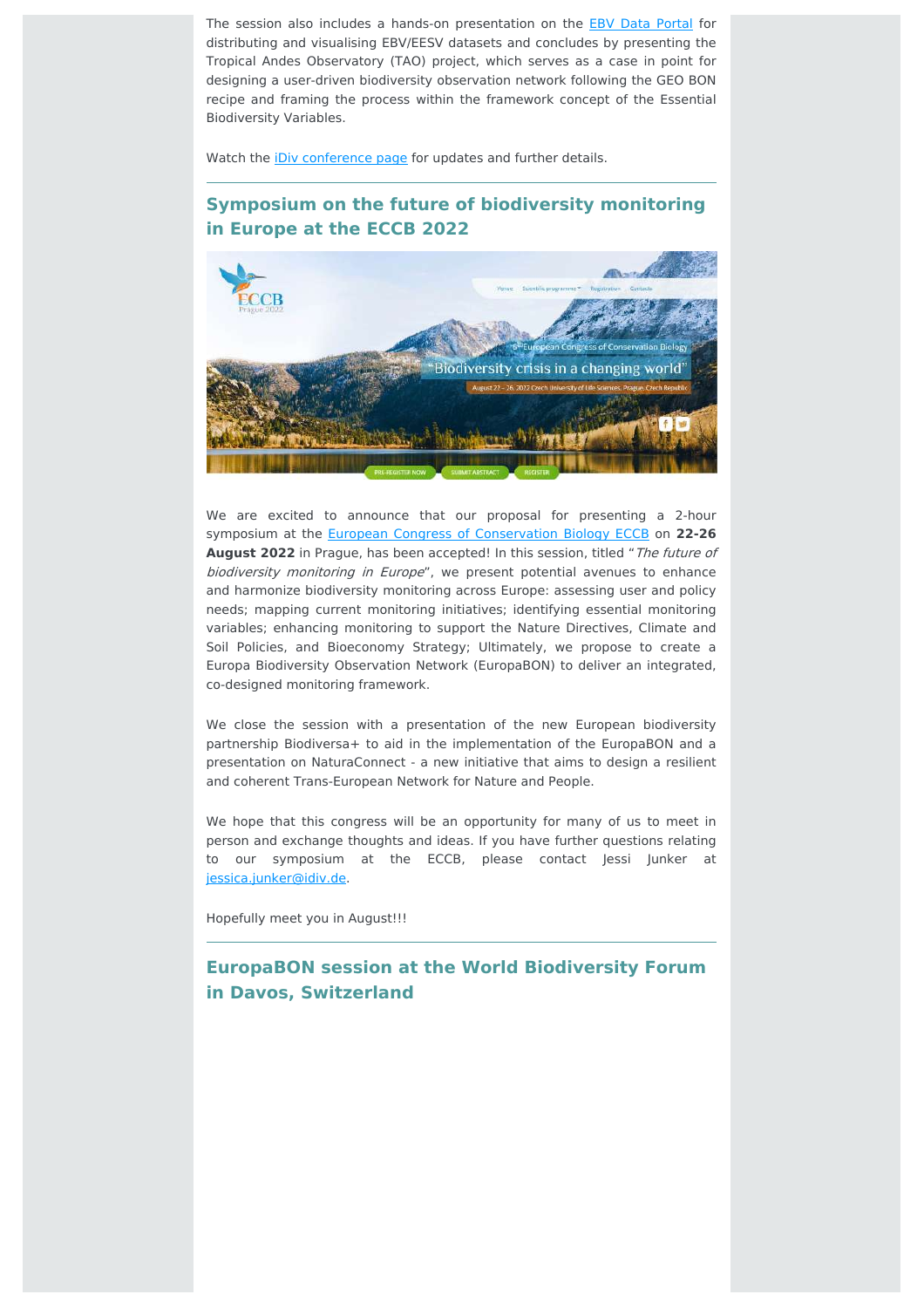

We are happy to announce that EuropaBON will host a session at the **World Biodiversity Forum on 26 June - 1 July** in Davos, Switzerland. The session includes three EuropaBON presentations. The first presentation outlines what users and policymakers need from biodiversity monitoring in Europe, which challenges they are faced with and how biodiversity data is currently being taken up in policymaking, related challenges, and proposed solutions.

In the second presentation, we describe a set of Essential Biodiversity Variables (EBVs) and Essential Ecosystem Variables (EESVs) - identified through stakeholder consultation and scientific assessment - which could underpin the European Biodiversity Monitoring System. Finally, we demonstrate the operationalization of EBVs and EESVs through policy showcases such as the Habitats & Birds Directives, presenting them as a powerful tool to contribute to environmental policies in the EU.

# **2 Latest project achievements**

#### **User & Policy Needs Assessment**



EuropaBON is pleased to announce the upcoming publication of its User and Policy Needs Assessment. This is one of the key first steps of EuropaBON and represents an initial scoping exercise of the uses, needs and challenges of EU Member States and key EU agencies regarding biodiversity monitoring. This assessment constitutes the foundation for the

design of a cost-efficient, user-oriented, and policyrelevant European biodiversity monitoring network.

In this report, we present the analysis of the different available biodiversity data streams at the EU and national level, both baseline biodiversity data and monitoring data. This report assesses how these biodiversity data inform and trigger policy action and identifies the related challenges the different European countries and relevant EU agencies face and the solutions to overcome them. Upon publication, planned for March 10th, the report will be available [here.](https://europabon.org/register/)

Ian McCallum, International Institute for Applied Systems Analysis (IIASA)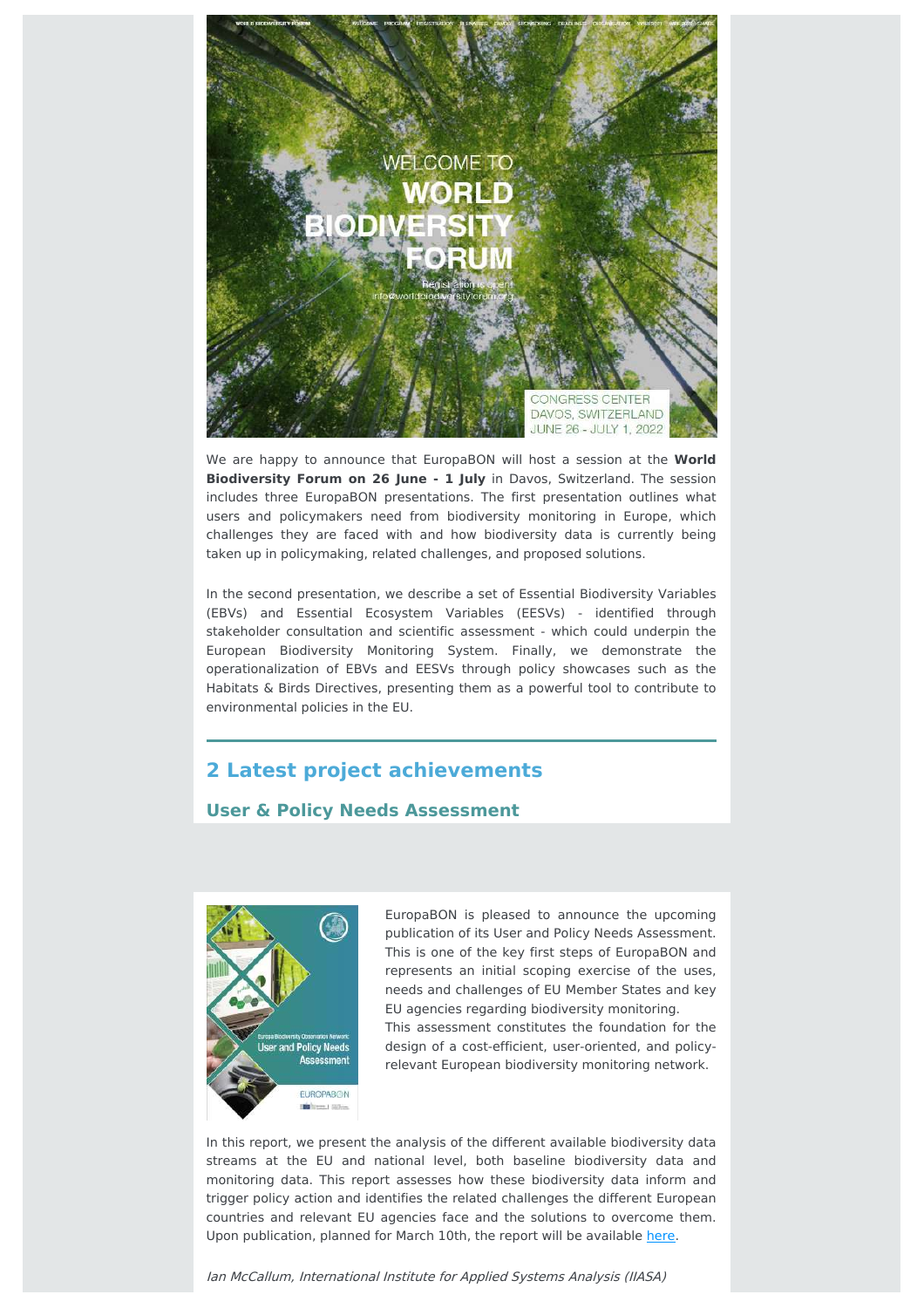## **Work Package 3: Deliverables and outlook on other tasks**

The EUROPABON biodiversity [database,](file:///var/www/html/public/(https://monitoring.europabon.org/) is a web-based platform explicitly describing current workflows of monitoring efforts delivering biodiversity information in Europe. The website serves the dual purpose of being a platform for data entry, as well as allowing the visualization and quick consultation of the collected data. This database is a key tool to understand how biodiversity data collected in monitoring schemes across Europe flows through different institutions and programs and gets processed to produce Essential Biodiversity Variables (EBVs), Ecosystem Services Variables (EESVs) and /or other European policy-relevant indicators.

By identifying current efforts in which this integrated coordination already exists, the EuropaBON biodiversity monitoring database provides the starting point for the project to further identify what are the current gaps and bottlenecks that biodiversity monitoring in Europe faces to deliver cost-effective EBVs based products that can effectively inform policy at the European scale. In this regard, EuropaBON is liaising with the Biodiversa+ European project, which shares many of the EuropaBON objectives: members of both projects will work together over the course of 2022 on expanding and reviewing the database and using it to identify gaps and proposing possible improvements in the European biodiversity monitoring landscape.

Alejandra Morán-Ordóñez, Forest Science and Technology Centre of Catalonia

#### **Analysis of monitoring gaps**

The analysis of monitoring gaps will compare existing monitoring capacities in Europe derived from the EuropaBON biodiversity monitoring database with what is needed by policy users, as defined in the User and Policy needs report. This task will also evaluate the quantity and quality of the data produced, in relation to user and policy needs.

Specifically, it aims to

- identify thematic (taxonomic, ecosystem representation, biogeographic representativeness, biodiversity components), geographic, and temporal gaps in the assessment of ecosystem condition, both scientifically and specially in regard to policy-specific requirements; and
- identify where there is duplication in effort and where current monitoring meets policy needs.

Task 3.2 has just started in January 2022, and will be developed until the end of the year, ending with the delivery of the Report on gaps and important new areas for monitoring in Europe (EuropaBON Deliverable 3.2).

To develop this task, an initial analysis has been focusing on the identification of monitoring gaps regarding the implementation of the EU Birds and Habitats Directives, which is a major policy need for all Member States (MS). For this, we are using the public databases on the conservation status of species and habitats reported every six years by MS. These databases are particularly useful, because they indicate the levels of uncertainty regarding the data reported, according to whether it is based on complete surveys, partial surveys or expert opinion.

The analysis will provide detailed and spatially-explicit (country and biogeographic regions) information on the completeness and quality of the data reported under the Directives. Preliminary results reveal major monitoring gaps to support the needs of these Directives, as the parameters used to evaluate conservation status for most species and habitats are inferred based primarily on partial surveys or expert opinion, or not reported at all, though this varies widely across biogeographic regions, countries, ecosystems and taxonomic groups. In the next few months, more in-depth analysis will be developed, namely by comparing the data sources reported by MS with the EuropaBON biodiversity monitoring database (EuropaBON Deliverable 3.1).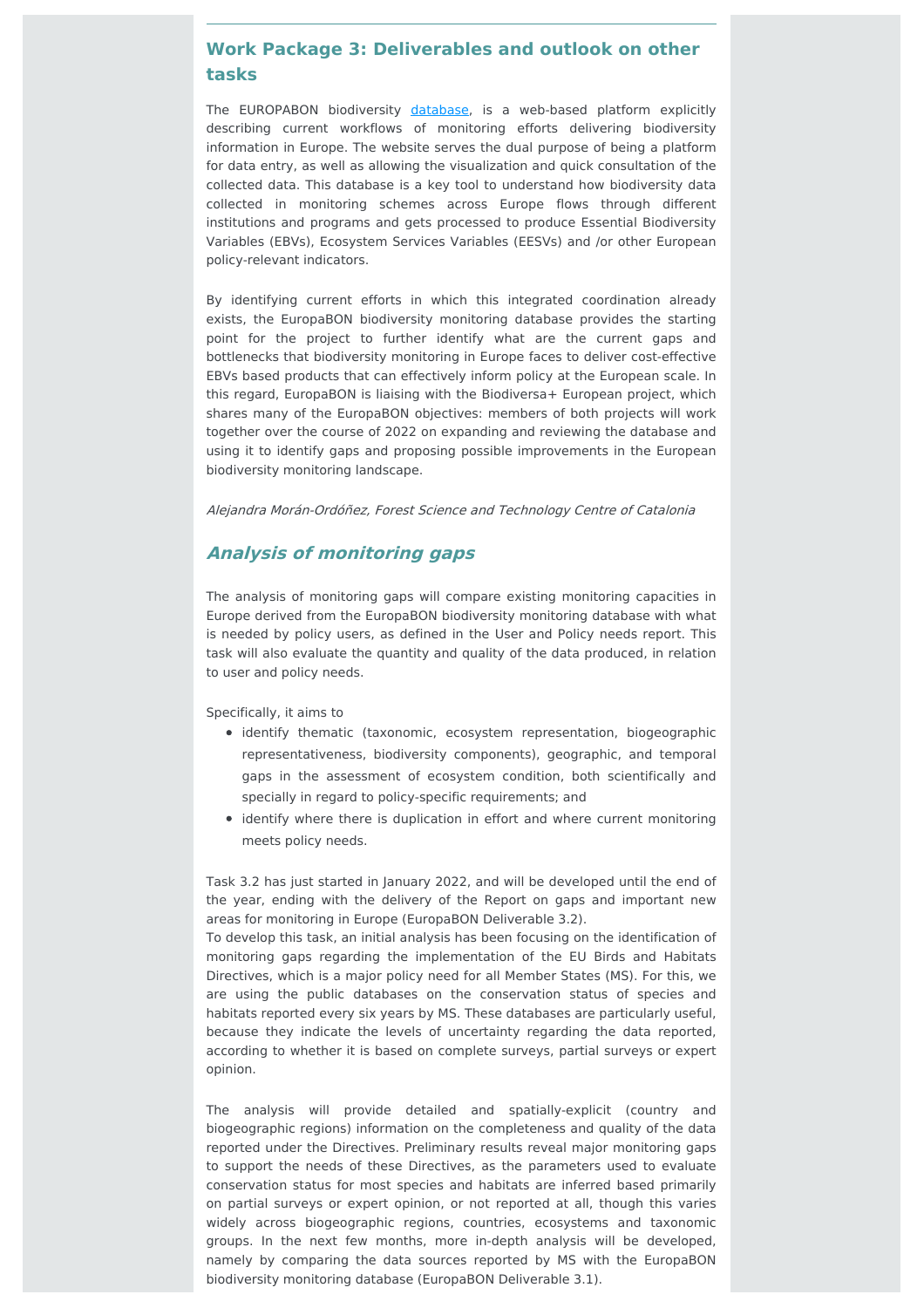Also, the task will evaluate whether data collected under these Directives might be used to produce Essential Biodiversity Variables related for instance to species distribution and population numbers, habitats distribution and coverage, and short vs. long-term trends. A particular attention will be given to EBVs highly ranked by stakeholders (EuropaBON Deliverable 2.2). Overall, these initial analyses of task 3.2 will provide a quality check on the data reported for the Directives, and give guidance for the identification of important new areas for monitoring in Europe.

Joana Figueiredo Santana, CIBIO -Centre for Integrative Biology

## **3 Other news from the network**

#### **Launch of Biodiversa+**

[Biodiversa+,](https://www.biodiversa.org/2) the European Biodiversity Partnership, was officially launched on 17 and 18 November 2021 in Brussels. [Biodiversa+](https://ec.europa.eu/environment/strategy/biodiversity-strategy-2030_en) is part of the **European** Biodiversity Strategy for 2030 that aims to put Europe's biodiversity on a path to recovery by 2030. It aims to connect science, policy and practice for transformative change and currently gathers 74 research programmers, funders and environmental policy actors from 36 European and associated countries.

One of the main five objectives of Biodiversa+ is to set up a transnational network of harmonised biodiversity monitoring schemes, building on the work of existing national/regional monitoring schemes and initiatives such as EuropaBON (i.e. testing/operationalising relevant outcomes in different contexts and countries), and tightly linked to Research & Innovation. Biodiversa+ has a budget of over 800 M EUR for the period 2021-2028, including cash and in-kind contributions from the Biodiversa+ Partners and co-funding by the European Commission.



The high-level event was an opportunity to learn more about the vision, mission and objectives of the first EU partnership, and to become familiar with the opportunities of Biodiversa+. Keynote speakers shared the portfolio of activities, the [Biodiversa+](https://www.biodiversa.org/1960) Strategic Research and Innovation Agenda, and released the topics of the first flagship programmes including one on "Better transnational monitoring of biodiversity to better characterize, understand and report on biodiversity dynamics and trends"

Jean-Eric Paquet, Director-General of DG Research and Innovation, underlined the importance of Biodiversa+ in connecting excellent research with society, policy and practice to foster societal change and tackle the biodiversity crisis. DG Environment Deputy Director General Patrick Child also highlighted key features of Biodiversa+: harmonised biodiversity monitoring schemes to keep the EU accountable; and the promotion of nature-based solutions to foster the sustainability agenda. Speakers also emphasised the role of the ambitious Biodiversa+ strategy as a pillar for impactful science-based policy actions and to build further on current collaborative actions.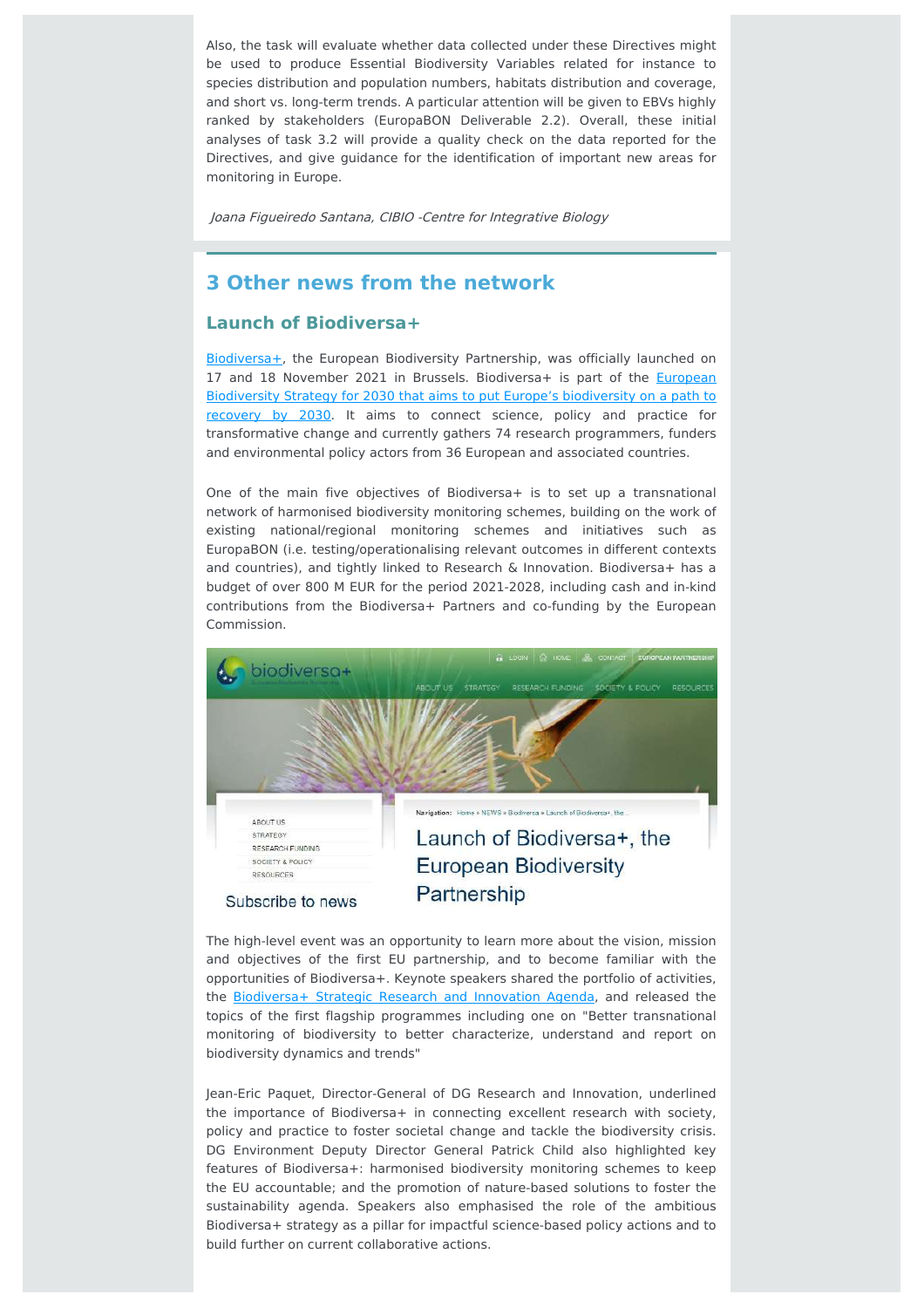Hilde Eggermont, Royal Belgian Institute of Natural Sciences Petteri Vihervaara, Finnish Environment Institute SYKE

## **LIFE NarcIS: The opportunity to gain a new Nature Conservation Information System in Slovenia**



The LIFE [NarcIS](https://narcis.si/) (LIFE19 GIE/SI/000161) project has started on 1 Jan 2021. The main goal is to build a new nature conservation information system in Slovenia until 31 Dec 2024. Project implementation is in the domain of ARSO (Slovenian Environment Agency) as a project coordinator with the associated beneficiaries CKFF (Centre for Cartography of Fauna and Flora), DOPPS (Birdlife Slovenia), MOP (The Ministry of Environment and Spatial Planning), UL (University of Ljubljana), ZGS (Slovenian Forest Service), ZRSVN (The Institute of the Republic of Slovenia for Nature Conservation) and ZZRS (Fisheries Research Institute of Slovenia). The total budget for the project is 3.695.411  $\epsilon$ , with 53,34 % contribution by the European Commission.

The main objective is to attain IS (Information System) as one-stop-shop access to biological and nature conservation data. Involving the key data providers in the partnership programme will ensure the IS's long-term sustainability. The IS will serve as a tool for more efficient implementation of legislation. It is crucial to raise awareness among stakeholders and target groups about data availability and sustainability. For that we will use different communication tools like publishing e-bulletin twice a year, working with media and social media, distributing promotional material and disseminating the project results at different events. The latest project [presentations](https://eu2021.dihslovenia.si/events/kako-lahko-digitalizacija-prispeva-k-ucinkovitejsem-varstvu-narave/) were conducted at Digital innovation hub at University of Maribor and 7th [Slovenian](https://www.youtube.com/watch?v=_OIDpOsZZFE&list=PLiI278Kn93lMw7bb4JtItcaGvYUGSoGhp&index=10) INSPIRE day.

Core actions of the LIFE NarcIS project are to prepare a taxonomic catalogue that will cover at least 18.000 plant and animal species, in total 80 % of all species in Slovenia. Biological data with over 2,4 million records will be transferred from different sources into one IS. Nature conversation data will be digitized, georeferenced and transferred into IS with approximately 1 million records which represents more than 30.000 documents of 13 different types. New IS will be constructed by defining standards and protocols, upgrading existing systems, testing and training.

On top of that we will establish new web portal to be suitable for different user interfaces, services and will allow them to view, browse and download the data. To ensure the sustainability of transferring data and continual operation of IS we need to prepare and sign different sustainable agreements with partners.

A standalone module for protected areas managers will be developed to enable their input of biological and nature conservation data into IS. It will be suitable for transferring IS to other EU candidate countries (Kosovo, N. Macedonia). The citizen science module will be designed to encourage and enable people to submit data. Students will be involved in various parts of project activities through suitable courses and project work. The summer school will be organised in 2024 when IS and web portal will be established.

The information system will enable greater efficiency in the implementation of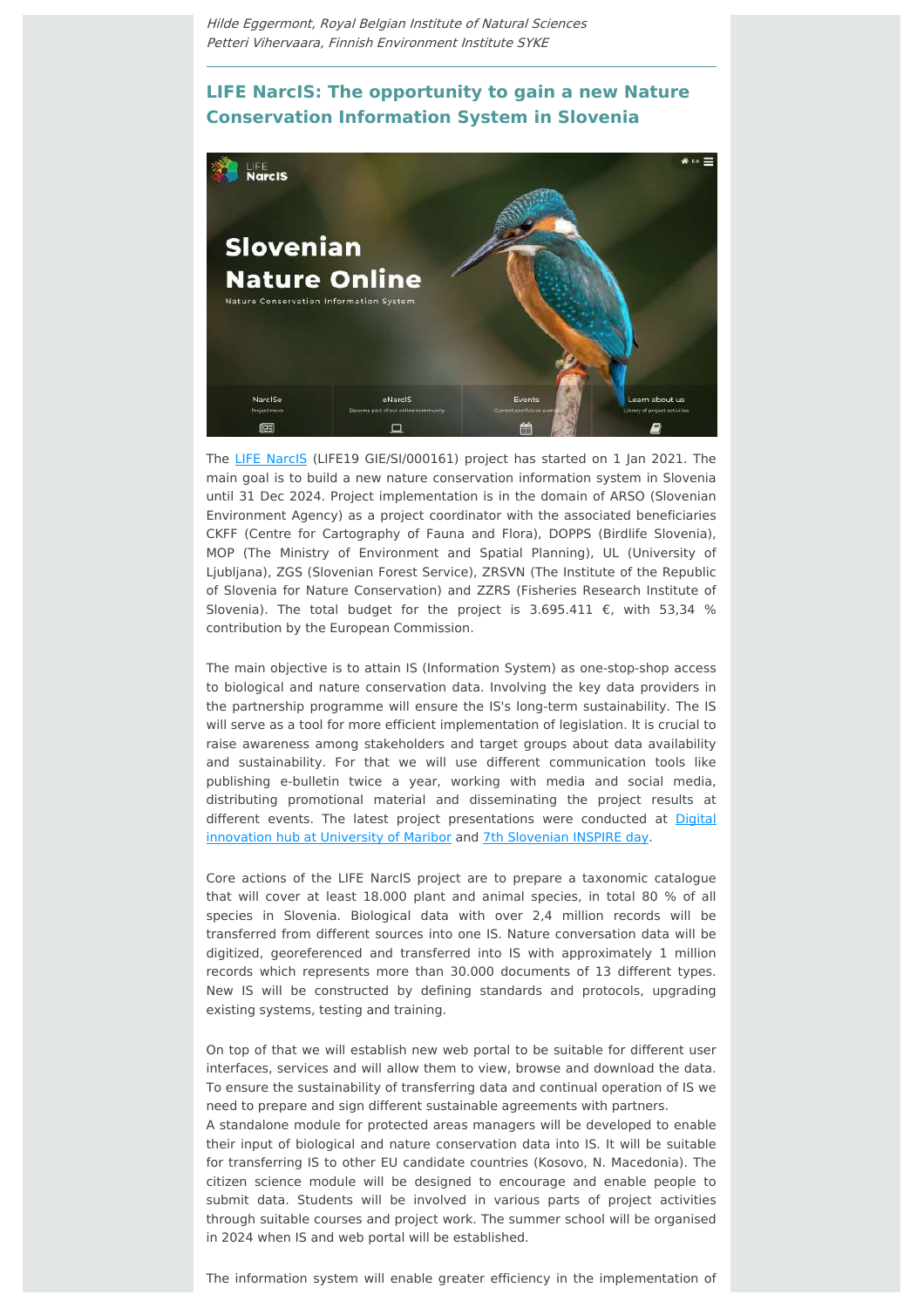legislation, strategic planning and provide better control over the implemented measures. It will help to shorten administrative procedures and make data more accessible to end-users. LIFE NarcIS will help to build the basis for later upgrades, such as the digitization of procedures and the introduction of ecommerce. The system set up within LIFE NarcIS project will have a positive effect on decision-making processes, shorten administrative procedures in various areas and will have a positive impact on cooperation between public institutions, research organizations, administrative services and others.

The LIFE NarcIS team



#### **The New Life Association (NLA)**

The New Life Association (NLA), which has been part of EuropaBON, has established a digital **[herbarium](https://www.mezopotamyaherbaryumu.com/) platform** in order to raise awareness about the importance of protection of Local Biodiversity.

Other latest news about the project you can find [here](http://mezopotamyaajansi35.com/tum-haberler/content/view/152742) and here (text in Turkish).

Ramazan Tunc, Chair of NLA

# **New Advanced Book: A practical guide to DNA-based methods for biodiversity assessment**



DNA-based methods for species detection and identification have revolutionised our ability to assess biodiversity in terrestrial, freshwater and marine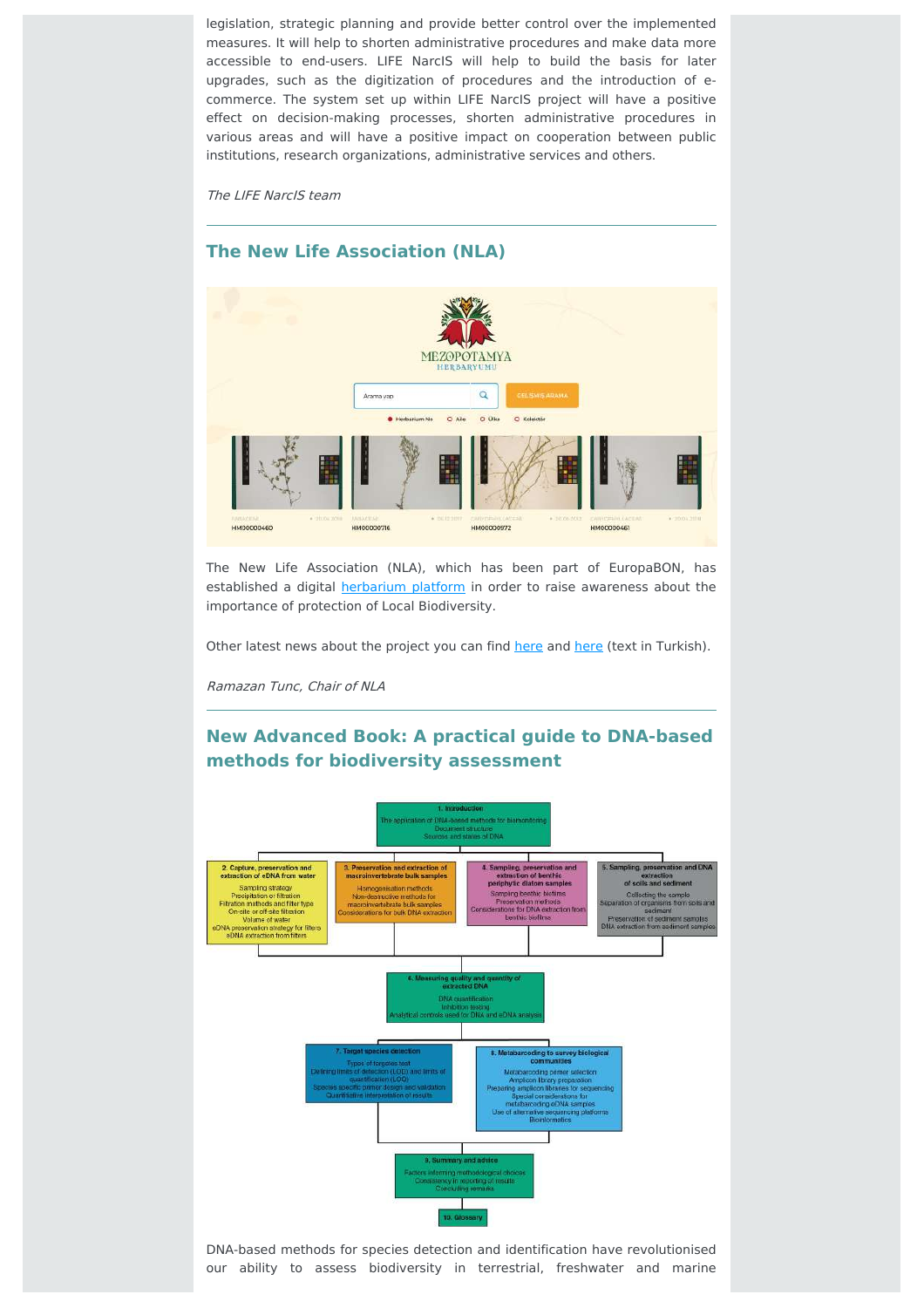ecosystems. Starting from the seminal study that used eDNA to detect invasive american bullfrogs in France, research conducted over the last decade has demonstrated the power of these approaches for surveying a wide range of species and groups.

The [publication](https://ab.pensoft.net/article/68634/) is an output from EU COST Action DNAqua-Net (CA 15219 -Developing new genetic tools for bioassessment of aquatic ecosystems in Europe) and would not have been possible without the opportunities for international collaboration provided by the network, supported by COST (European Cooperation in Science and Technology).

Dr. Kat Bruce, Founder NatureMetrics

## **DKN position paper published: "Research priorities for sustainability science"**



With this position paper the [DKN](https://www.dkn-future-earth.org/index.php.en) highlights pertinent research gaps and suggests forthcoming fields of research. It combines insights from global environmental change research and the environmental social sciences and humanities.

This programmatic framework will form the basis of the future work program of the committee itself. Furthermore, it is hoped that it will motivate other scientists to engage across disciplinary boundaries with the manifold epistemological, theoretical, and methodological challenges of sustainability science.

The position paper addresses agents in science, science management, and science funding in a national and an international context. The paper has been developed over the past two years. It reflects discussions within the German Committee Future Earth in times of the COVID-19 pandemic and debates on the contents of the paper during the course of the German Sustainability Science Summit 2021.

The position paper is available on the DKN website [here](https://www.dkn-future-earth.org/imperia/md/content/dkn/dkn_positionpaper_2022_02.pdf).

#### **iMammalia – citizen science mammal reporting**



Two years ago iMammalia has been launched, a smartphone app to record wild mammals across Europe. This was funded by EFSA to improve our understanding of wild mammal distributions and abundance to help with animal disease risk assessments.

The app is currently available in 12 languages, including most Balkan languages to maximise data recording in this region. We plan to add more languages shortly to make mammal recording easier across all of Europe. Any mammal can be recorded, although the smaller ones require a good description in the comments section, or photos to permit the record to be verified.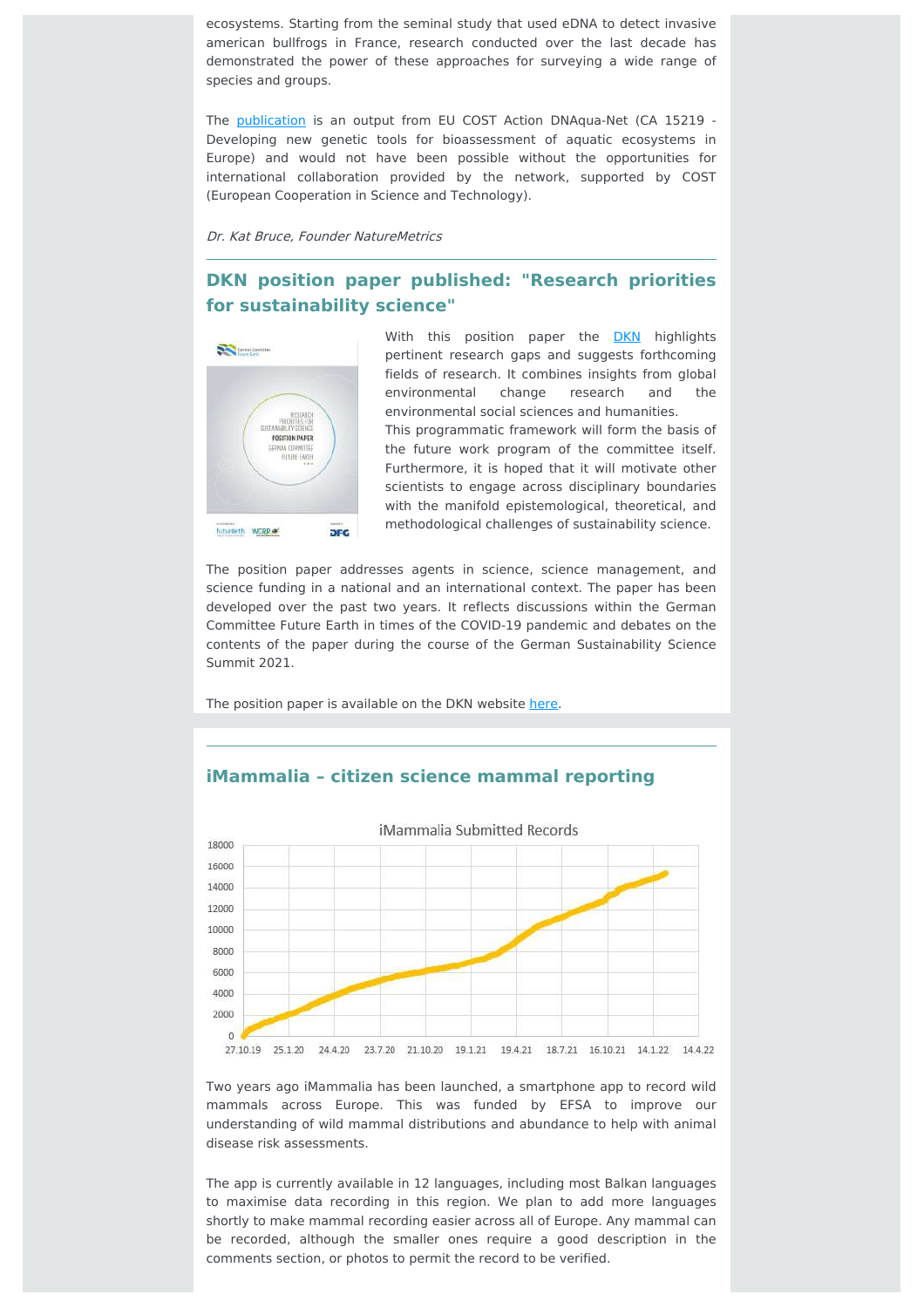We have now recorded over 15,000 sightings in 33 countries and in some cases this exceeds the publicly available data in GBIF over the same time period. All the data will be made available in GBIF and will contribute toward the Second European Mammal Atlas.

It is also interesting that the various lockdowns across Europe have not stopped people getting out and about and seeing mammals. For anyone interesting is using this app it is available for Apple and Android systems and the full project details can be seen [here.](https://mammalnet.com/)

Dr. Graham Smith, National Wildlife Management Centre

## **News from the French biodiversity data hub / French BON**

The Gallantries, Galaxy Training Network & **Galaxy Community are happy to announce** 

# **GTN Smörgåsbord 2 14-18 March 2022**

Save the date! bit.ly/smorgasbord2

Join a free, global, week-long Galaxy Training event covering everything from RNA-Seq, Single Cell Proteomics, SARS-CoV-2 and more! This year will include Galaxy Admin Training.

**Sagxytraining aGallantries\_EU** 

Since its creation in 2018, the French biodiversity data hub ("Pôle national de données de biodiversité" - PNDB), which is a national research [e-infrastructure](https://www.pndb.fr/) and representing the FrenchBON, develops tools and services around biodiversity data management and analysis for producers and users in research and expertise. Based on the FAIR principles (findability, accessibility, interoperability, and reusability), the PNDB is developing [MetaShARK](https://metashark.pndb.fr/) (for MetadataShiny Automated Resources and Knowledge). It is a poc tool designed for ecology data description tasks.

The tool relies on ecology metadata standards, and mainly the **Ecological** Metadata Language, aka EML. All of these meta-data [information](https://eml.ecoinformatics.org/) will be visible in the Data [portal](https://data.pndb.fr/), and finally it has developed in collaboration with the Galaxy Project, the Galaxy-Ecology collaborative [platform](https://ecology.usegalaxy.eu/), oriented towards the provision of tools and [tutorials](https://training.galaxyproject.org/training-material/topics/ecology/) for the coupling and analysis of biodiversity data. The PNDB leads and/or is involved in research projects like:

- **Gaia [Data](https://www.data-terra.org/en/scientific-and-technical-projects/national-projects/pia-future-investment-programme-projects/)** (in collaboration with Data [terra](https://www.data-terra.org/en/accueil/) and [Climeri-France](https://climeri-france.fr/)) to develop and implement an integrated and distributed data and services platform to observe, model and understand the Earth system, biodiversity and the environment.
- [AI-biodiversity](https://anr.fr/en/call-for-proposals-details/call/challenge-ia-biodiv-research-in-artificial-intelligence-in-the-field-of-biodiversity/) challenge (in collaboration with the French Foundation for Biodiversity Research, the LNE [laboratory,](https://www.lne.fr/en) the French agency for [development](https://www.afd.fr/en) and the French National [Research](https://anr.fr/en/) Agency - ANR) to support Artificial Intelligence research in the field of biodiversity.
- **[EBV](https://data.test.pndb.fr/portals/FrEBVDataPortal/FrenchEBVDataPortal)** operationalization pilot (in collaboration with the **[GOFAIR](https://www.go-fair.org/)** initiative and the GEOBON network) will propose a case study based on conceptual approaches (complementarity between the essential [biodiversity](https://geobon.org/ebvs/what-are-ebvs/) variables EBVs - and the **DPSIR frameworks**, and the Research/expertise approaches), implementations (scientific, strategic and policy makers), and technologies (Ecological Metadata Language, analytic tools like Galaxy-E).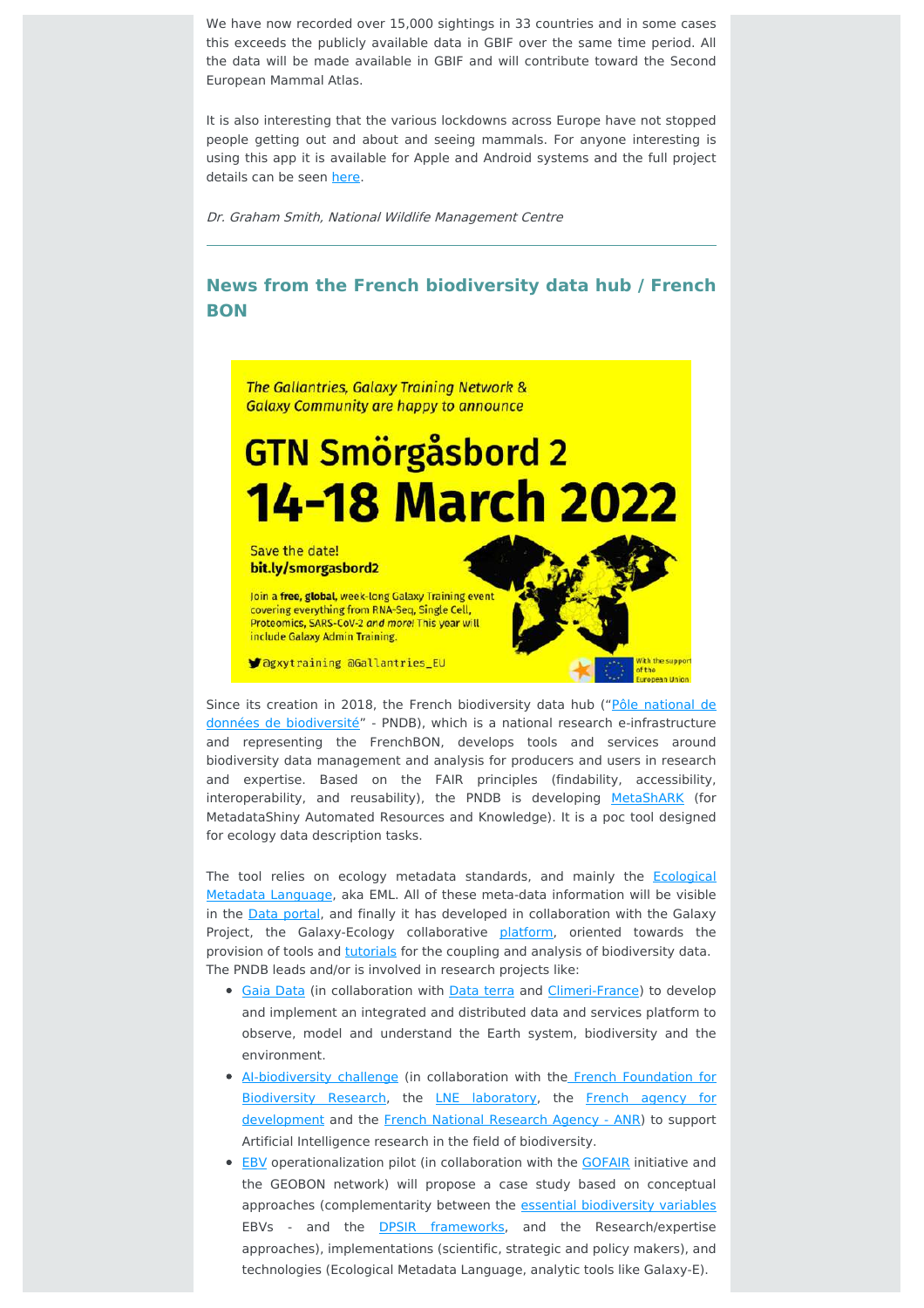**• [Gallantries](https://gallantries.github.io/) (in [collaboration](https://gallantries.github.io/team) between European research institutions and** universities, Software Carpentry, and the Galaxy [Project\)](https://galaxyproject.org/) to increase biological informatics (bioinformatics and ecoinformatics) and core data analysis skills across Europe. The next [training](https://gallantries.github.io/posts/2021/12/14/smorgasbord2-tapas/) session will be held at **Smörgåsbord from the 14th to 18th of March**. Here, the PNDB will present the Galaxy-Ecology tools developed by its team.

Olivier Norvez, Animation coordinator and Yvan Le Bras, Project manager French biodiversity data hub / French BON

#### **Announcements**

#### **Call for new DKN working groups**

The DKN is setting up new working groups to strengthen sustainability research in Germany and to support scientists in the development of relevant research activities within sustainability science. New working groups should be closely related to topics of the DKN position paper "Research priorities for sustainability science" or should contribute to another innovative research field with high scientific relevance.

Please send your proposal for setting up a working group, either in German or in English language, to the DKN secretariat by **01.04.2022**.

Please find the call for proposals [here](https://www.dkn-future-earth.org/imperia/md/assets/dkn/files/dkn_call_arbeitsgruppen_2022_02_de.pdf) (in English) and here (in German). Further details about the DKN working groups are available on the DKN website [here.](https://www.dkn-future-earth.org/activities/working_groups/index.php.en)

# **The Nature Conservation is looking for a Urban Greening Project Manager**

The Nature Conservancy in Europe gGmbH, in cooperation with the Climate Task Force ("Stabsstelle Klimaschutz") of the City of Stuttgart, is looking for an Urban Greening Project Manager. This 80% part-time position (32 hours/week) is a contract with a duration of 24 months, with the possibility to extend until June 30, 2025.

This position is based in Stuttgart, Germany, and will be hosted by the Climate Task Force of the City of Stuttgart, Germany. The position can be filled immediately and will be jointly managed by the Climate Task Force and TNC. It is part of TNC's Europe Urban Greening Program (EUG) which works with municipal governments to accelerate green infrastructure that achieve outcomes in increased green urban areas, reduced urban heat stress, improved stormwater management, enhanced biodiversity, and improved public health. Following on Berlin, Stuttgart is the second city to be added to the Urban

Greening Program (EUG), which will expand to include one more municipality in 2022.

#### **Responsibilities**:

As a member of TNC Europe's Urban Greening team, embedded into the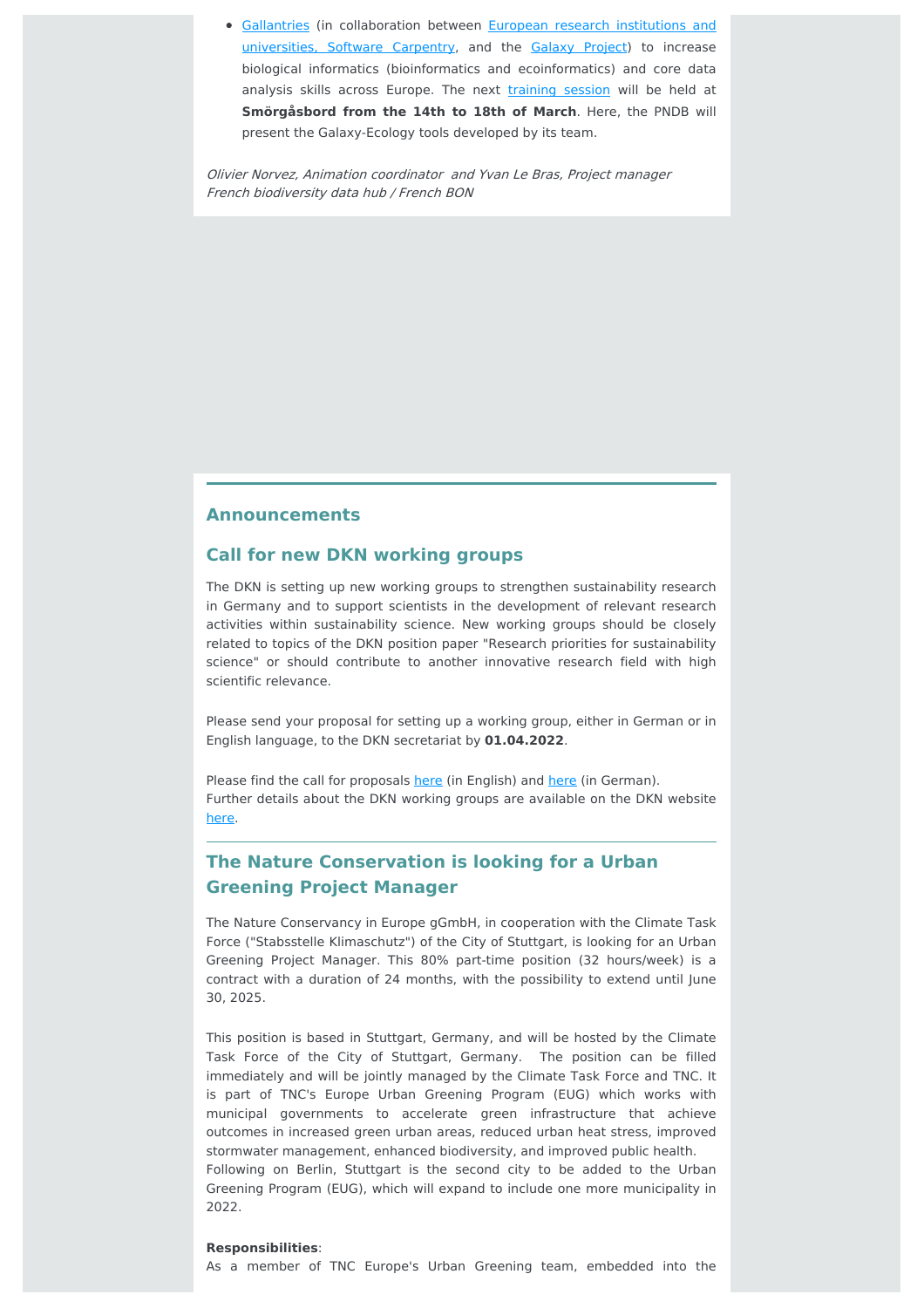municipal government of Stuttgart, the project manager will agilely and adaptively develop, promote, manage, and coordinate activities related to the EFEU program.

They will identify and outreach to potential applicants, coordinate project review and selection by the Climate Innovation Council, support selected projects, monitor progress, manage partnership between Stuttgart and TNC and other related EUG activities.

The Stuttgart project manager will maintain cross-divisional collaboration with the three municipalities and will support future expansion of the program.

#### **Application**:

Submit your materials online by using the Apply Now button [here](https://careers.nature.org/) by **28.02.2022.**

Need help applying? Visit our recruitment page or contact [applyhelp@tnc.org](mailto:applyhelp@tnc.org).

#### **4 Recent publications**

Bruce K, Blackman R, Bourlat SJ, Hellström AM, Bakker J, Bista I, Bohmann K, Bouchez A, Brys R, Clark K, Elbrecht V, Fazi S, Fonseca V, Hänfling B, Leese F, Mächler E, Mahon AR, Meissner K, Panksep K, Pawlowski J, Schmidt Yáñez P, Seymour M, Thalinger B, Valentini A, Woodcock P, Traugott M, Vasselon V, Deiner K (2021) A practical guide to DNA-based methods for biodiversity assessment. Advanced Books.

<https://doi.org/10.3897/ab.e68634>

Jacob, D., Birkmann, J., Bollig, M., Bonn, A., Nöthlings, U., Ott, K., Quaas, M., Reichstein, M.,Scholz, I., Malburg-Graf, B., Sonntag, S. (2022): Research priorities for sustainability science. German Committee Future Earth, Hamburg, Germany. https://www.dkn-future-

[earth.org/imperia/md/content/dkn/dkn\\_positionpaper\\_2022\\_02.pdf](https://www.dkn-future-earth.org/imperia/md/content/dkn/dkn_positionpaper_2022_02.pdf)

Moersberger H., Martin J. G. C., Junker J., Georgieva I., Bauer S., Breeze T. D., Brotons L., Bruelheide H., Fernández N., Fernandez M., Jandt U., Langer C., Lyche Solheim A.L., Maes J., Moreira F., Pe'er G., Shamoun-Baranes J., Santana J., Smets B., Valdez J., McCallum I., Pereira H., Bonn A. (2021) EuropaBON: User and Policy Needs Assessment. EuropaBON/German Centre of Biodiversity Research (iDiv), Leipzig.

DOI: [10.3897/rio.coll.145](https://riojournal.com/topical_collection/145/)

Pereira H. M., Junker J., Fernández N., Maes J., Beja P., Bonn A., Breeze T., Brotons L., Bruelheide H., Buchhorn M., Capinha C., Chow C., Dietrich K., Dornelas M., Dubois G., Fernandez M., Frenzel M., Friberg N., Fritz S., Georgieva I., Gobin A., Guerra C., Haande S., Herrando S., Jandt U., Kissling W. D., Kühn I., Langer C., Liquete C., Lyche Solheim A., Martí D., Martin J. G. C., Masur A., McCallum I., Mjelde M., Moe J., Moersberger H., Morán-Ordóñez A., Moreira F., Musche M., Navarro L. M., Orgiazzi A., Patchett R., Penev L., Pino J., Popova G., Potts S., Ramon A., Sandin L., Santana J., Sapundzhieva A., See L., Shamoun-Baranes J., Smets B., Stoev P., Tedersoo L., Tiimann L., Valdez J., Vallecillo S., Van Grunsven R. H. A., Van De Kerchove R., Villero D., Visconti P., Weinhold C., Zuleger A. M. (2022) Europa Biodiversity Observation Network: integrating data streams to support policy. ARPHA Preprints.

<https://doi.org/10.3897/arphapreprints.e81207>

EuropaBON's dissemination team would like to invite you to share all EuropaBON-related updates, stories and recent achievements to [g.popova@pensoft.net.](mailto:g.popova@pensoft.net) Please send us all: